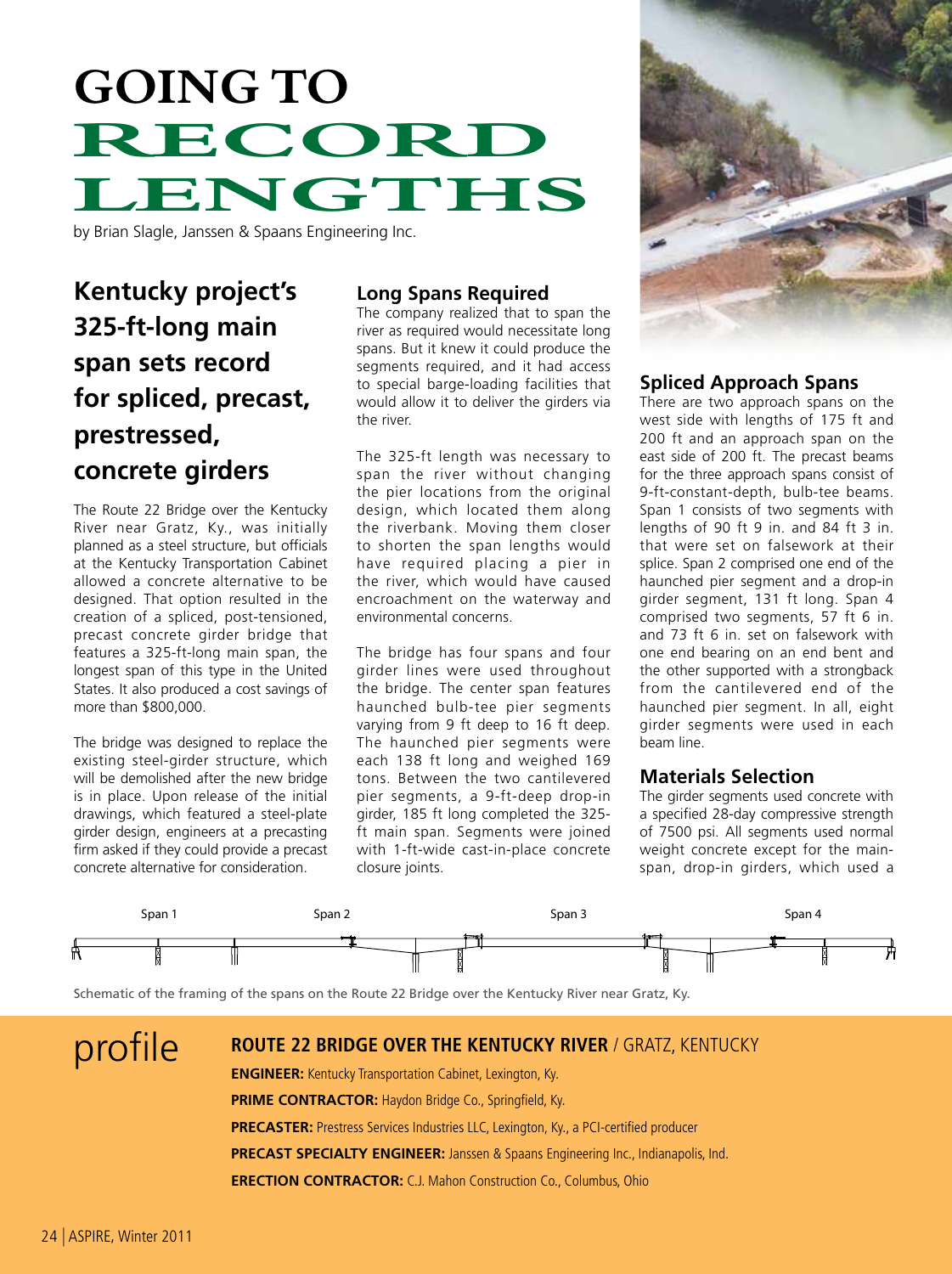

# **Locks along the waterway had to be repaired and modified to allow the girders to be barged to the site.**

semi-lightweight mixture resulting in a unit weight of 125 lb/ft<sup>3</sup>. This material reduced the weight and made the girders easier to maneuver to and from the barges during loading and erection. Standard grade 60, epoxy-coated reinforcement was used, along with Grade 270 ksi for the pretensioning and post-tensioning strands. Concrete compressive strengths required for the deck and pier concrete were 4000 psi and 3500 psi, respectively.

The three piers ranged from 33 ft to 66 ft in height, with the two piers on the east side set on piles, while the one on the west side, along the river bank, was set on spread footings due to the close proximity of sound bedrock.

## **Locks Created Challenges**

Casting the segments posed no challenges, especially for the shorter spans, which are more typical in length. Transportation to the site proved more challenging than initially anticipated, however. The precaster had planned delivery with special barges, but a system of locks along the waterway

created a problem. They were no longer operational, which the precaster knew would require repairs and modifications to at least one lock's entrance to accommodate the barges' widths.

Initially, the precaster speculated that, if delivery was scheduled during highwater in the spring, the water level would be high enough that the barges could float over the locks, saving time and money. The barges then would remain at the site until the next spring, when they could be transported back up the river at the high water mark again. That scenario created a risk factor, as a dry spring would have caused delays or last-minute adjustments.

Upon a closer examination of the locks, the precaster determined that the necessary repairs were not as extensive as originally expected. The repairs were made, and the barges were used to transport the girders. In the end, the river experienced flood-level conditions several times, requiring the contractor to adjust the work sequences and processes to maintain the project's schedule.

Left: The new spliced precast, prestressed concrete girder bridge along Route 22 over the Kentucky River replaces a deteriorated steel structure that will be demolished once construction is completed. Photo: Aerial Innovations of Tennessee Inc.



Above: The precaster's loading pier allowed the heavy precast girders to be placed on specially designed barges, which delivered the components to the site. The 185-ft-long main-span, drop-in girders were always handled as braced pairs to address stability concerns. Photo: Prestress Services Industries LLC.



A strand jack was used to lift haunched pier segments from the barge to the pier seats. The jacks were later relocated and used to lift the drop-in girders for the main span. Photo: Haydon Bridge Co.

#### FOUR-SPAN, PRECAST, PRESTRESSED CONCRETE SPLICED-GIRDER BRIDGE / KENTUCKY TRANSPORTATION CABINET, OWNER

**POST-TENSIONING CONTRACTOR:** Dywidag Systems International-USA Inc., Bolingbrook, Ill.

BRIDGE DESCRIPTION: Four-span (175, 200, 325, and 200 ft—center to center of bearings) precast, prestressed concrete spliced-girder structure 909 ft long and 47 ft 4 in. wide, with cast-in-place concrete piers and composite concrete deck

**BRIDGE CONSTRUCTION COST: \$8.9 million**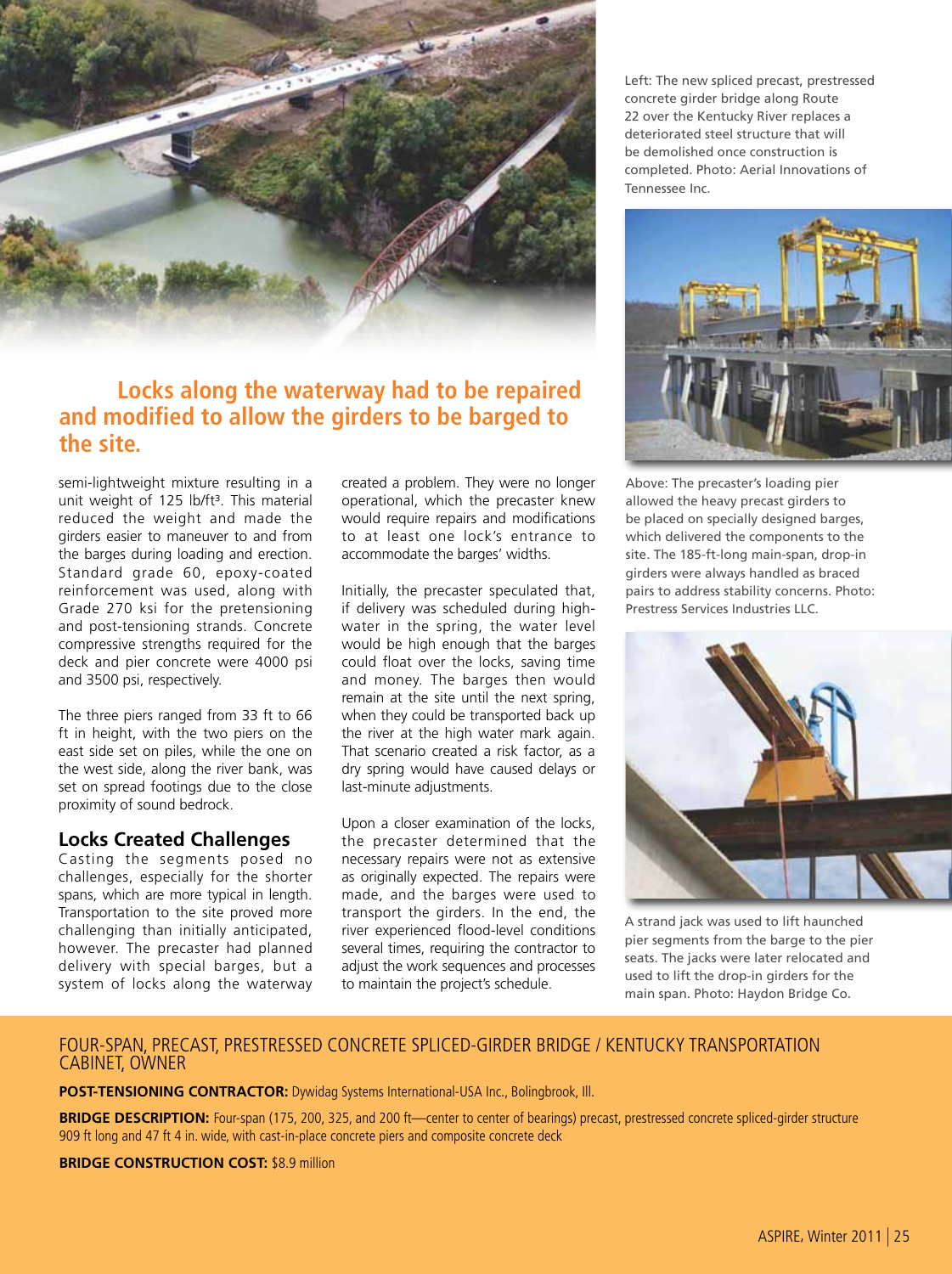

The new structure features a four-span concrete design that includes a 325-ft main span, the longest span for a precast girder bridge in the United States. The main span and east approach span are shown. Photo: Haydon Bridge Co.



The girders were transported to the site on barges during high-water levels in the spring, after the precaster had modified and repaired several locks along the route. Photo: Haydon Bridge Co.

Construction began with the end bents, piers, and temporary supports. Then the haunched pier segments were erected, followed by the main-span, drop-in segments. Once they were in place, the remaining girder segments were erected and the closures were cast.

#### **No Cranes for Main Span**

Because of the difficult riverside site, the biggest construction challenges came with the erection of the center span. The haunched pier segments and main-span, drop-in segments had to be erected without cranes. First, the

contractor erected four structural towers around each riverbank pier. They supported two straddle beams above the piers that in turn supported a gantry beam on trolleys. The gantry housed strand jacks that were used to lift the pier segments. Once over the pier, the trolleys moved the segments laterally to their final position.

For erection of the main-span dropin segments, a reverse strongback was attached to the free end of the cantilevered pier segment. A strand jack was placed at the end of the strongback and was used to lift the drop-in segments into place. Due to the length of the drop-in segments (185 ft), the contractor had to erect these as two braced pairs to address stability concerns. Each pair weighed 258 tons and each jack needed nine strands for the lift.

After removal of the temporary pier segment erection towers, a braced pair of main-span segments was lifted into place by strand jacks from the strongbacks mounted on the pier segments. The haunched bulb-tee pier segments vary from 9 ft deep to 16 ft deep. Photo: Haydon Bridge Co.